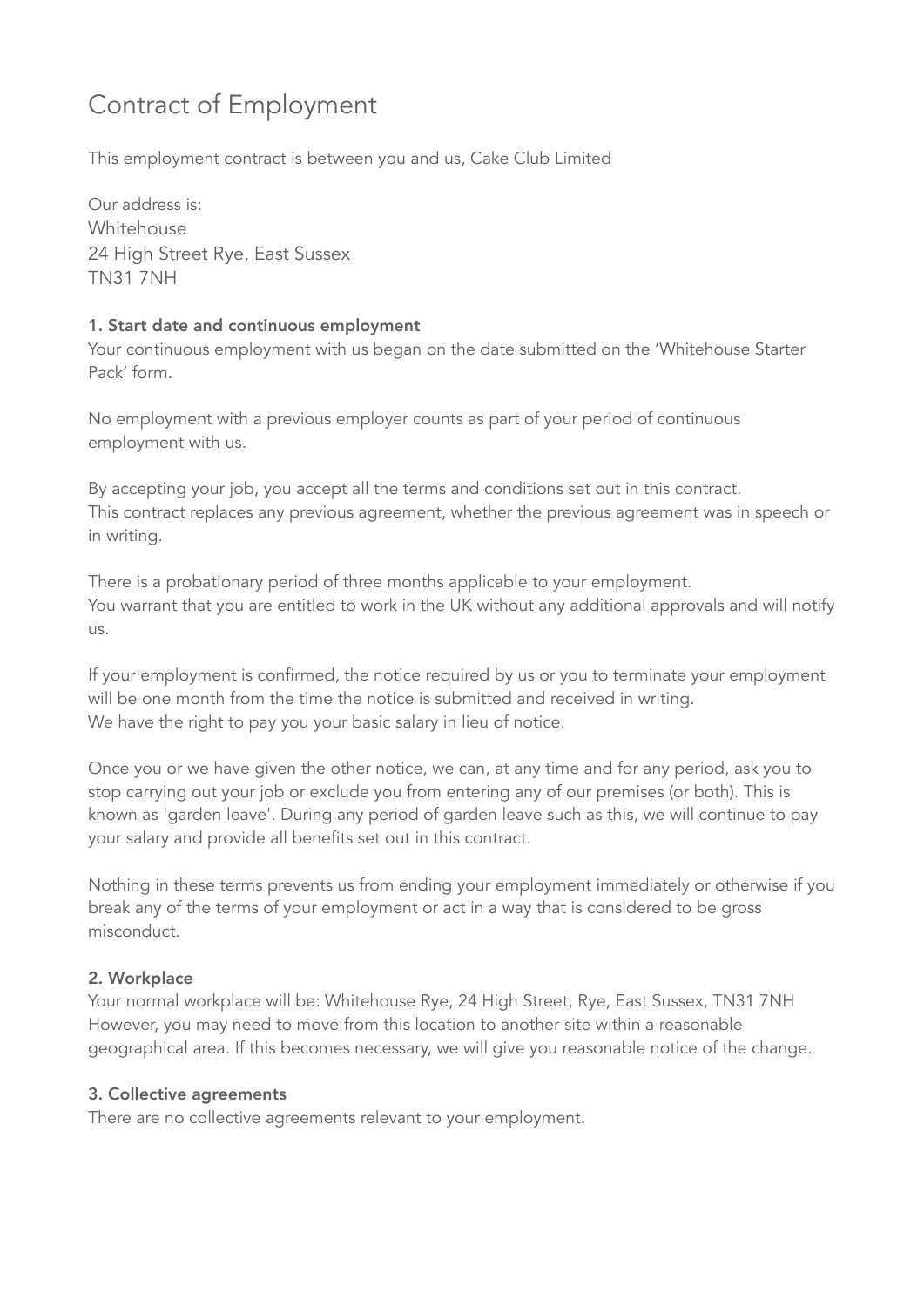#### 4. Job title and duties

If you are employed as to be part of the Front of house or housekeeping team your line manager will be George Lovell . You may be required to undertake other duties from time to time as we may reasonably require.

If you are employed to be part of the kitchen team, which will include bakers your line manager will be Rosie Bates . You may be required to undertake other duties from time to time as we may reasonably require.

#### 5. Hours of work

You are employed to work on a shift system basis.

Requests to change shifts must be submitted to George at least 7 days before the start of the relevant shift and must be authorised in advance. We are under no obligation to approve any request for a shift change.

We may ask you to change the length and pattern of your shifts to meet our business needs (for example if another employee is off sick). If you accept a change to the length or pattern of your shifts, you are obliged to complete them. Your same hourly rate of pay would apply to the new arrangements.

Overtime will be available in addition to your usual hours each week which will be paid at your usual rate of pay as stated in this agreement. If the Company does offer you work and you accept an offer of additional work, you are obliged to complete it. Your same hourly rate of pay would apply to the new arrangements.

You will be entitled to an unpaid break of 30 minutes where your shift exceeds six hours.

#### 6. Pay

Either George Lovell or Rosie Bates will advise you of your hourly rate or annual salary at the start of your employment. You will be paid every Month by Credit transfer to your bank account for the Month that has just passed (from the 27th of the month to the 26th of the preceding month). You will be paid by the 30th of each month

We shall be entitled to deduct from your salary or other payments due to you any money which you may owe to the Company at any time.

All pay rates are confidential and must not be at any time during or after employment by Cake Club Limited be disclosed to other members of staff past or present.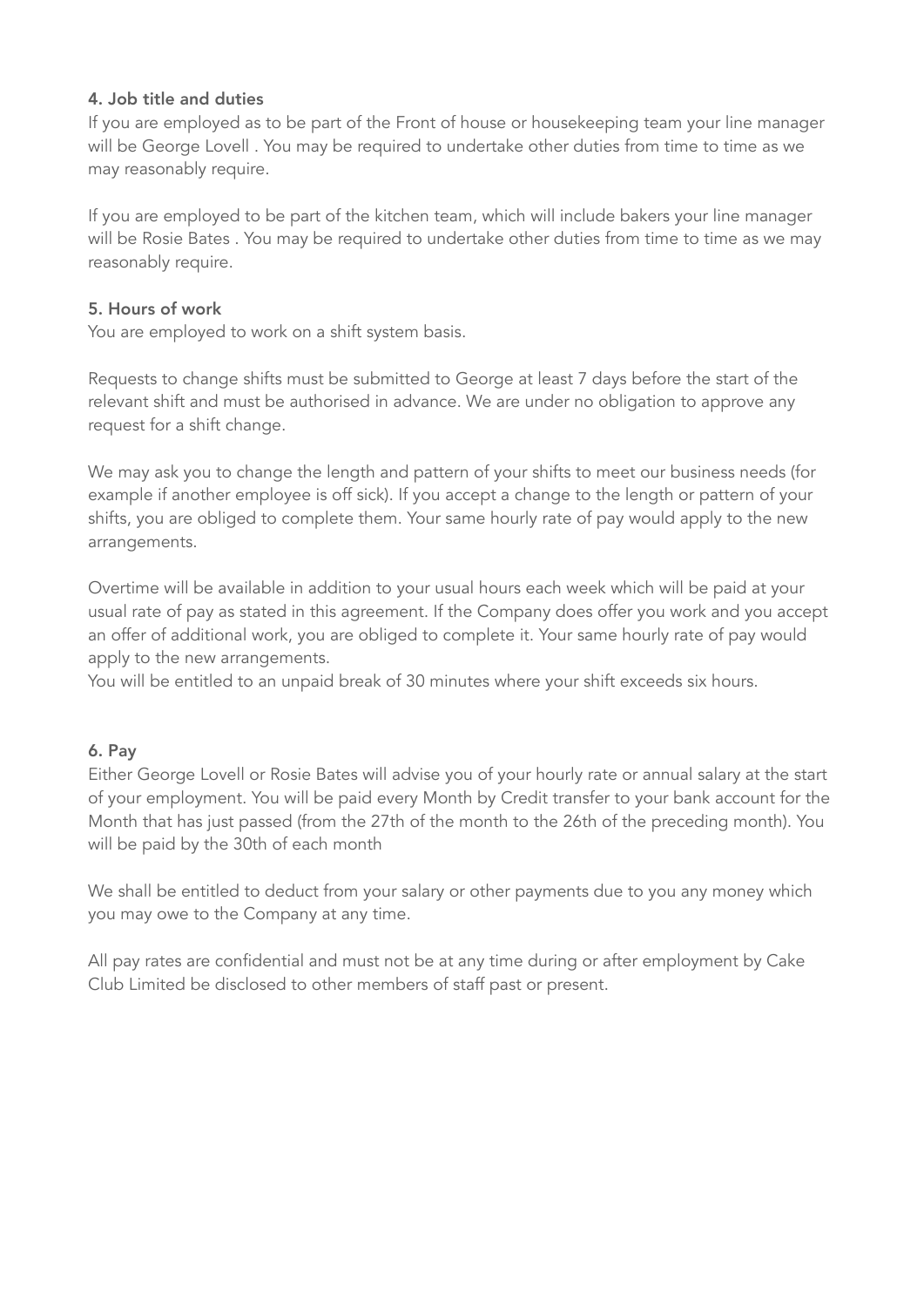#### 7. Being absent from work

If you cannot come to work for any reason, you (or someone on your behalf) should contact Rosie Bates or George Lovell before 2 hours of your start time on the first day you cannot come to work, to explain why.

If you are sick, you should fill in an absence record form within seven days of the first day you are off work. We will send you the form.

If you are off sick for more than seven days in a row, you must get a medical certificate signed by your doctor and hand it or send it to Rosie Bates . For each week you are off work after that, you must send us a new medical certificate.

During periods of sickness, if eligible you will receive Statutory Sick Pay.

#### 8. Holidays

We will give you 28 days' paid holiday during each holiday year or the pro rata equivalent if you work part time. This includes the usual public holidays. (The holiday year runs from 1st January to 31st December). Due to working in hospitality you will be retired to work on bank holidays.

You must get our permission for the dates you plan to take your holiday. We may refuse to give you permission to take holidays on the days you want, and we may choose days which you must take as part of your holiday entitlement. Holidays will not permitted to be taken during the school holidays - the term dates for East Sussex can be found at [www.eastsussex.gov.uk/ed](http://www.eastsussex.gov.uk/ed)

If you leave part-way through the holiday year and you have taken more holiday than you have built up for the months you have worked, we will take this from your wages. If we owe you holiday when you leave, we will add an amount to your wages to make up for this.

You cannot carry over holidays into the next holiday year unless you have been prevented from taking it in the relevant holiday year by one of the following: a period of sickness absence or statutory maternity leave, paternity, adoption, parental or shared parental leave.

#### 9. Other Paid Leave

You may be eligible to take the following types of paid leave, subject to any statutory eligibility requirements or conditions and the Company's rules applicable to each type of leave in force from time to time

A. statutory maternity leave; B. statutory paternity leave; C. statutory adoption leave; D. shared parental leave; E. parental leave; and F. parental bereavement leave.

#### 10. Pensions and health insurance

You can join the pension scheme in place at the company as soon as you are eligible under the rules that apply to the scheme or under the auto enrolment rules. You can get full details from Claudia Brown.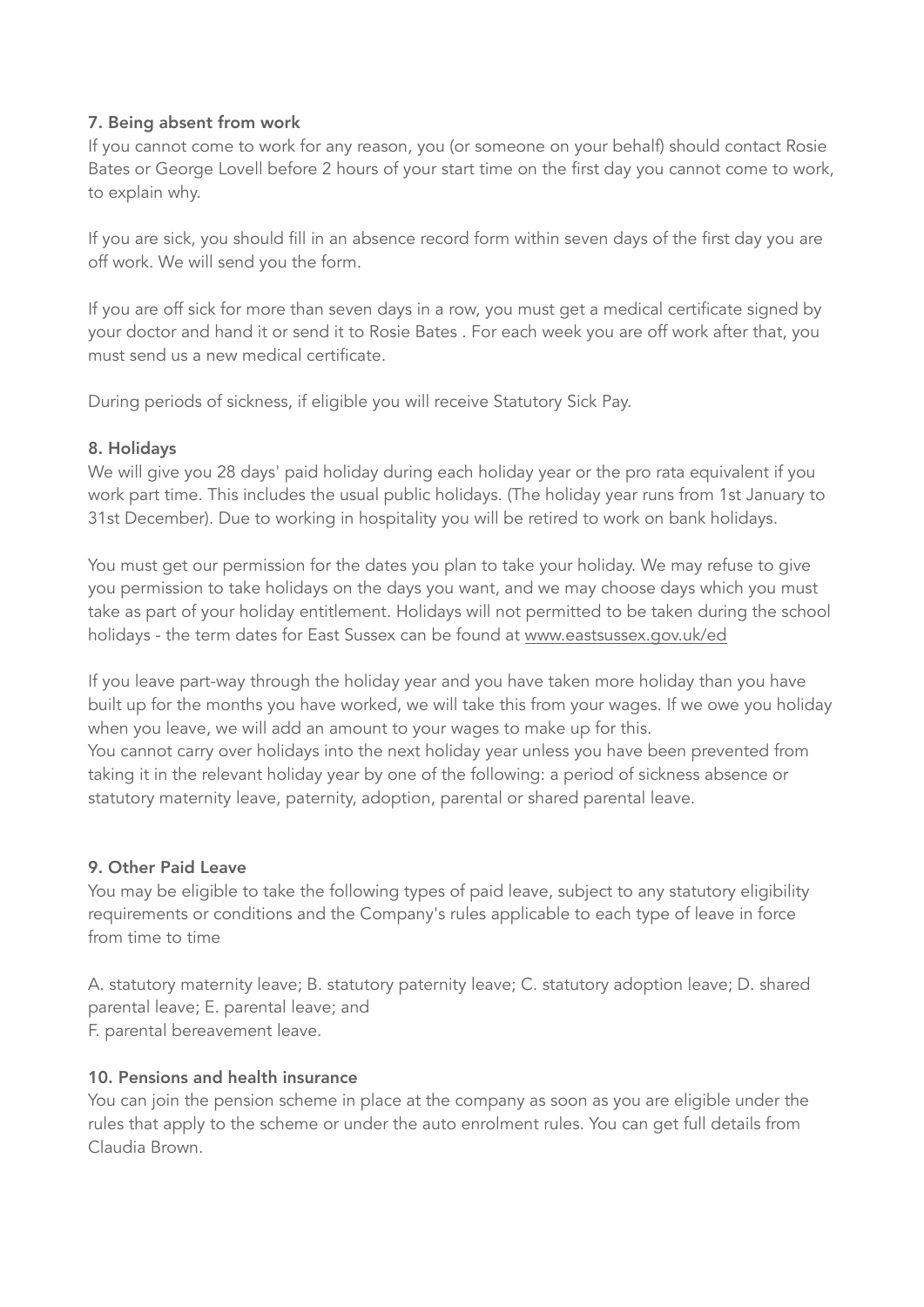#### 11. Ending your employment

If your employment is confirmed, the notice required by us or you to terminate your employment will be one month from the time the notice is received in writing.

Nothing in these terms prevents us from ending your employment immediately or otherwise if you break any of the terms of your employment or act in a way that is considered to be gross misconduct.

#### 12. Disciplinary and grievance procedures

We have grievance and disciplinary procedures. We have attached them to this contract, but they are not part of your conditions of employment.

If you wish to appeal against a disciplinary decision you may apply in writing to Claudia Brown at [claudia@whitehouserye.co.uk](mailto:claudia@whitehouserye.co.uk) in accordance with our disciplinary procedure.

#### 13. Health and safety at work

We will take all reasonable practical steps to protect your health and safety while you are at work. You must read our health and safety policy and our safety and fire rules. You must look after your own health and safety and that of your colleagues.

#### 14. Changes to your Terms of Employment

We reserve the right to make reasonable changes to any of your terms of employment. You will be notified in writing of any change as soon as possible and in any event within one month of the change.

#### 15. Extra Clauses

You must not drink alcohol or take drugs (except those prescribed by your GP as long as they do not affect your ability to work safely) at any time while you are at work or before coming to work or starting your shift.

If you have access to any confidential information about our business while you work for us, you must use it only in the interests of the business and must not share it with anyone outside our business. This obligation continues to apply when your employment terminates, for whatever reason.

If you work for another employer as well as us, you should tell Rosie Bates so we can make sure we keep to the Working Time Regulations.

In exceptional circumstances (for example, an unexpected drop in business), we may lay you off work without full pay or reduce the number of your normal working hours while the circumstances continue.

If there is a reduction in work, we may temporarily lay you off without pay or reduce your working hours and your pay proportionately on giving one week's notice in writing. Depending on the circumstances you may have a statutory right to a guarantee payment.

Hygiene and appearance are important to us. You must keep to our rules about this and be clean and smart at all times. You must dress in line with our rules. This may include wearing a uniform.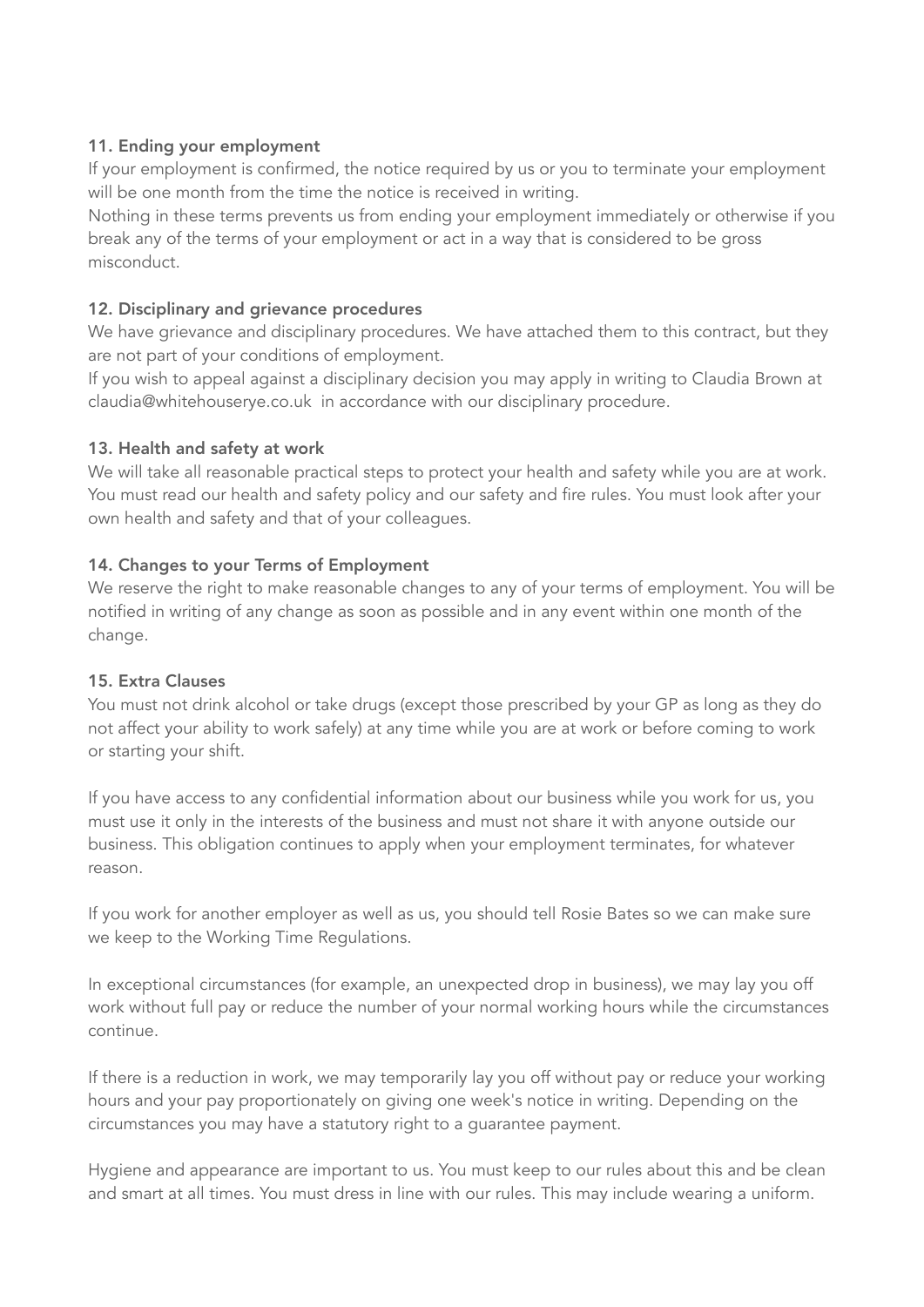You agree, in accordance with Regulation 5 of the Working Time Regulations 1998, to work whenever necessary in excess of the 48 hour week. This agreement will remain in force for an indefinite period.

However, in respect to this clause only you do have the right to terminate this agreement by giving 3 months' notice in writing.

You agree to comply with the social media & networking policy below.

#### SOCIAL MEDIA & NETWORKING POLICY

Cake Club Ltd recognises the importance of the Internet in shaping the public thinking about the company and our current and potential products, employees, partners and customers. The company also recognises the importance of our employees joining in and helping shape industry conversation and direction through blogging and inter- action in social media. Therefore, Eat Bake Sleep Ltd reserves the right to ensure that all communication and interaction coming from the company and its employees is presented knowledgeably and socially.

Please note that the guidelines below are for Internet, e-mail, blogging, tweeting and the use of social networking sites to communicate with the general public and any entity external to the company.

#### Identity

You must ensure to protect yourself and your privacy online, always check the privacy settings for any social media channels used.

We discourage you to make postings or communications online anonymously, using pseudonyms or false screen names as we believe in honesty and appropriate transparency.

#### Representation

Always be transparent. Be honest about who you are and any associations you may have. Be genuine, authentic and real.

#### When referring to your work use first person.

Talk about what you know, be the expert. Offer advice, insights and comments that are within your area of expertise. Alternatively, alert those who are an expert in the relevant topic. Maintain a sense of credibility, which in turn will improve your reputation and trustworthiness. We believe in good communication between employees, partners, customers and the general public.

Never reveal any confidential or proprietary information.

Do not plagiarise others.

When appropriate, please direct others to an official Whitehouse Rye website and the social media accounts of the company.

Add a disclaimer if you are publishing content outside the company's official website to ensure that your comments are not misinterpreted as corporate company policy. For example "The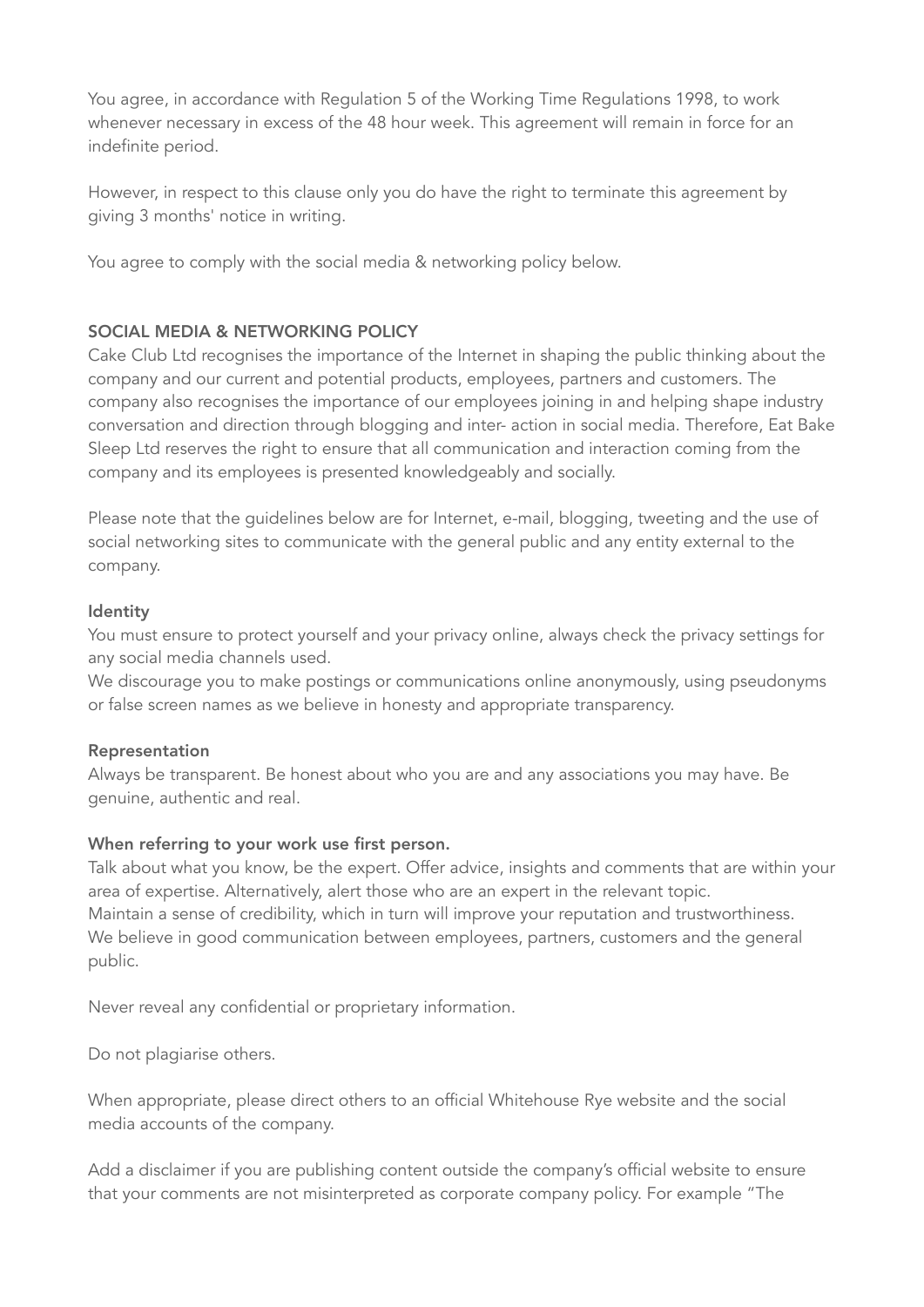opinions and positions expressed are my own and do not necessarily reflect those of Whitehouse Rye".

You must ensure that you write knowledgeably, accurately and using appropriate professionalism. Although disclaimers are used, your social media interaction can result in members of general public forming an opinion about the company, its employees, partners and products or services. Speak respectfully about the company and our current and potential employees, customers, partners, and competitors.

If you have any questions with regards to what has been released to the public, speak to your supervisor. Additionally, do so before releasing information that could potentially harm the company, our current or potential products and services, employees, partners and customers. Respect

Respect your audience. An objective of Social Media is to create a dialogue. Therefore, differences of opinion may arise. You must ensure to express your ideas and opinions in a respectful manner and do not resort to insults of any kind whether personal or to a competitor. Do not harass or use offensive language at any time.

Show respect to your audience's time. Add value by contributing valuable tips, insights and relevant content. Additionally, ask questions, respond in a timely manner and listen to what others say.

Do not engage in conduct that would not be acceptable behaviour or would reflect negatively on Whitehouse Rye's reputation.

Be considerate of others' privacy and topics that could be considered personal, such as religion or politics.

You must respect diversity and equality at all times.

#### Responsibility

Individuals must choose for themselves whether they use social media, unless it is a part of their job. You are legally responsible for anything and everything you write, present or communicate on any social media channel.

Be accountable. You are responsible for what information you disclose and how you use social media to communicate with the external audiences, even when you are not at work.

Be truthful. You are responsible to ensure that content is factually accurate.

You are responsible for following and respecting the copyright and trademark laws, including logos and

mottos.

You are not at any time to speak or write or provide in any medium information relating to the company, to the media, press, television, radio, internet or any other person or entity without prior consent of the company and its Directors.

If you are developing a site or writing a blog that will mention Cake Club Ltd or Whitehouse Rye and / or our current and potential products, employees, partners, customers, and competitors, as